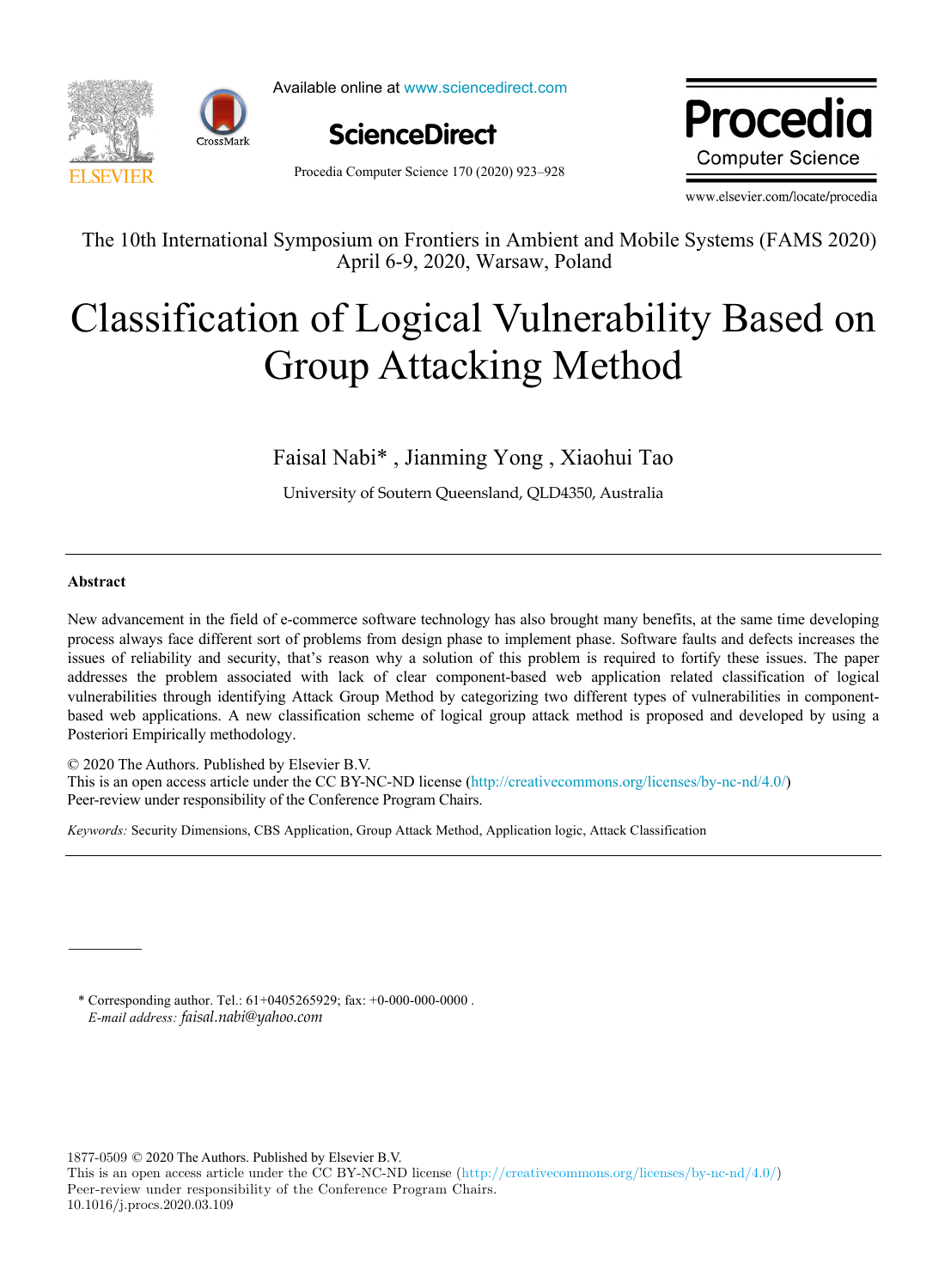#### **1. Introduction**

The growing complexity of modern e-commerce software based on component architecture is creating many benefits for e-commerce industry. However, at the same time critical process of different available commercial of the shelf components may cause of software application logic faults and defects during the plug and play phase of application new functionality development that increases the issues of reliability and security [3]. Therefore, an approach is required to classify the issues on the base of component-based software faults and flaws categorization scheme, which then classify each attack into group attack ID through attack method. The characterization of the attack method is based on vulnerability that may cause of fault logic into an application design. The design faults or flaws are system design phase issues those cannot be mitigate through modification of few lines of component code or interface connection code [10].The security of such problems are discussed through security dimension which reflects the system aspects and attributes. This may be affected by risk of loss in the event of cyber-attack through group attacking method. The security dimensions are divided into categories of problem where attacking method that may cause of logical vulnerability into a system. This help to the developers understand the design issues of security related system attributes. The security dimension is based on further attributes of the security system, such as security group knowledge, attack group knowledge, vulnerability category and attack boundary, and group attack method in system. These all attributes perform a major role in identifying and classifying the logical vulnerabilities based on group attack method. A group attack method explains the type of vulnerability and its attacking parameters that trigger an infected component in the case of particular event within the system. This process exploits the system security dimension. Therefore, such a scheme is needed to be developed that could characterize the two different vulnerabilities, logical and technical into groups and classification.

## **1.1. Objective**

The research focuses the progress towards the highlighting different security dimensions of categorized vulnerability into classification of each attack with parameter that cause of triggering an exploitable event within the system. This will help to understand the further attributes of security dimension related to a system.

#### 1.2 **Method**

Our research methodology focuses on a classification that separates or orders of main objects and specimens related to classes. The classifications can be derived by a priori or a Posteriori Empirically by considering the CVE vulnerability database for security breach cases [11].

## **2. Related work**

Samaila te al .2017, classified the vulnerability into three units by intersection each of these three units: First Units is (i) a system's weakness that cause of a flaw, Second Units is (ii) Attacker approach of attack the flaw, and Third Units is (iii) Being able to exploit the Flaw by an attacker [1] but did not proposed any classification based on these three units or categorized them into attack cause.

Krsula, 1998, defined the classification of software vulnerabilities related issues which is based on fault that is in case of faults specification, development / configuration related to software. For example execution can violate clearly defined security policy [2]. This can be mitigated through the elimination of these problem in a numerous ways, such as software patches and re-configuring the devices [5]. Krsula; s classification is more likely about environmental fault which describes given below exampled figure of taxonomy of software. However, the shortcoming of his research is, proposed scheme limitation to the software fault related environmental condition.Joshi and Singh (2014) has proposed the classification five dimensional vector of vulnerability and defined the defense, method and its impact related to target attack [3]. However , his work most likely cover the network vulnerabilities , which shortfalls about design flaw in architecture of software base application in case of component-based development. Software vulnerability occurs due to the existence of software bugs, faults and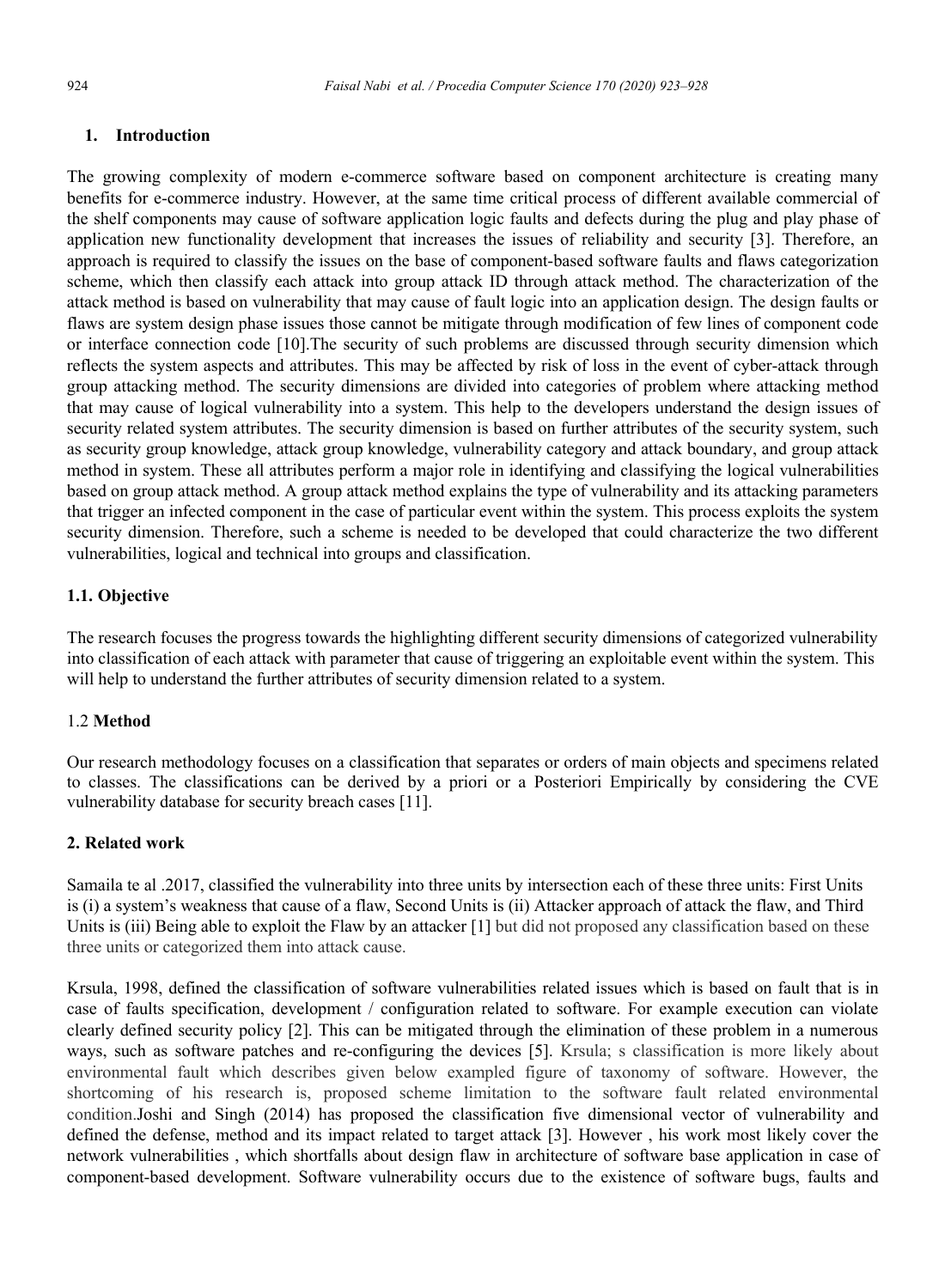errors which cause an unchecked buffer or race condition [4]. By the date now, there have been many different classification schemes [12, 13, 14, 15, 16] proposed targeting various parameters related to technology can affect the software production process specially in the phase of (SDLC), revelation process and attack pattern [6].

Modern classification of vulnerability models mostly targets the vent of software vulnerability, that is a single cause specially concentrate on domain specific application. It is also possible that a single vulnerability may not cause of a single reason [8]. Many different reasons can cause of a single vulnerability in a system [9]. Therefore, a single cause can be reason of different vulnerabilities in different sort of applications based on class of domain. So it is very much clear that such presentation does not classify the classification models in a holistic way or presentation. Moreover, present schemes do not provide any detail about logical vulnerability-based attack classification and group attack method. This paper covers the research gap between present classifications as stated in related work and the approach adopted in this paper "Classification of logical vulnerability "and group attack method.

#### **3. Proposed Vulnerability Classification Model**

The security dimensions are considered as aspects of system and attributes or related process that leaves its effects on security group to know system and delivers the changes to the system. This is based on understanding of the class of vulnerability and its category. The security dimensions directly impact on security group knowledge to evaluate the ussies related to the security in network or system. This can be both logically and technically, each aspect of both can be categorized and a classification is given before mitigating the security issues.



Group Attacking Method in System

Fig. 1. The proposed vulnerability classification model

The attack group knowledge also refers to attack pattern that depends on rigorous methods of exploitation by attacker. This dimension of security based on process or set of system attributes that may be exploited in an action by attacker with means of gaining access to the system related information. The next fourth element of security dimension is vulnerability category .In this stage having evaluated by the first two process of security group and attack group knowledge gained, a vulnerability is classified and the categorized into its class of group based on exploitation technique and parameters. Once a vulnerability is categorized its attack boundary profile that is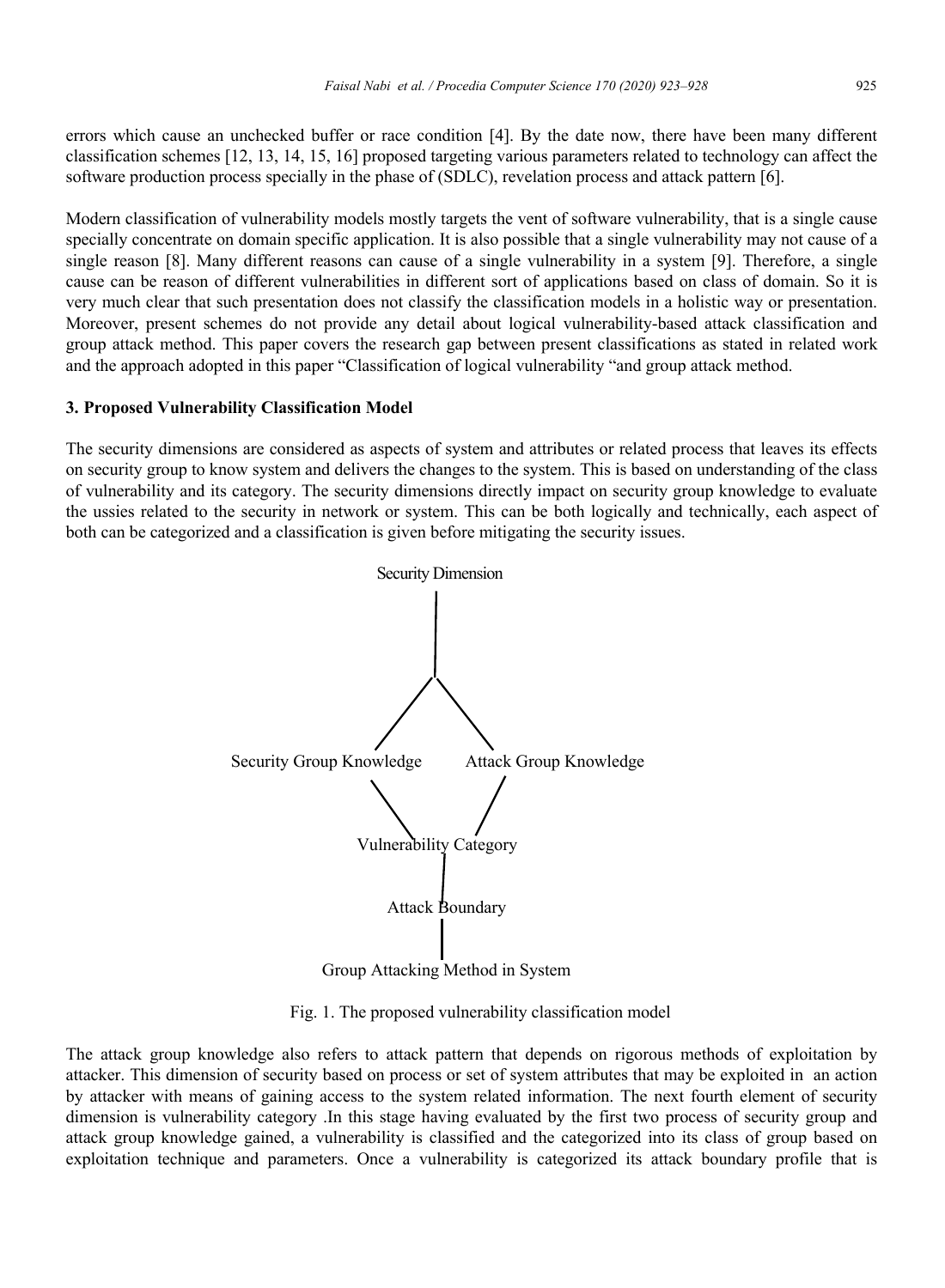designed keeping in view the level of impact on the system in case of exploit the security function. This helps to understand the level and scale of infection or impact onto the system that became target of attack propagation. An attack boundary is basically defined through a set of systems under attack that is controlled as a single administrative control. At this level boundaries are various, and vulnerabilities can become obvious as data object is input boundary race condition.

The group attacking method consist on attack ID, classification and attack group that simplifies the vulnerability and attacking technique, whereas group classifies the attack dimension fall under the category. The purpose of this model is to simplify the attack dimensions and way of attack fall under the category, where each vulnerability is subdivided into attack class and method, as defined in the model. Presentation of model is depicted through the table of Grouping Attack Method ID & Logical Vulnerability Classification.

| <b>SN</b>      | <b>Attack Classification</b> | Attack method & Parameter | Attack Group & pattern                  | Category        |
|----------------|------------------------------|---------------------------|-----------------------------------------|-----------------|
|                | Application Logic attack     | Logic Design Fault        | Exploitation of<br>Functionality        | Web Application |
| $\overline{2}$ | Application Logic attack     | logic diversion error     | Anti-Automation                         | Web application |
| 3              | Application logic<br>attack  | control flow error        | web function exploit                    | Web application |
| $\overline{4}$ | Application Logic attack     | programme logic flaw      | Subversion of Logic                     | Web application |
| 5              | Application Logic attack     | functional flow Fault     | exploit the sequences<br>of logic order | Web application |
| 6              | Application Logic attack     | Design logic flaw         | web Copy Cat                            | Web application |

Table 1. Group attacking method ID and Vulnerability Classification.

The logical attacks are different types of attacks with different attack methods because logical attack has to exploit the functionality that is specific to the application and its logic .This is what, defined in the above mentioned table of Grouping Attack Method ID & Logical Vulnerability Classification.

As mentioned above the main scope of this study is to focus on "application logic based vulnerabilities" problem that is because of a design flaw or fault that mismatch between design  $\&$  architecture while developing component –based software application. We have classified the six vulnerabilities in the application logic and then developed the attack group and vulnerability classification to be categorized by proposed model of classification and security dimension in the light of vulnerability model that is cause of design flaw in application logic and functionality.

# 3.1 **Classification of Logical Vulnerability VS Technical Vulnerability**

In the light of our research, the proposed model would turn into be a classification & characterization of two distinctive categories of vulnerability issues /problems "Technical vs Logical Vulnerabilities". These vulnerabilities are classified based on the attack method as mentioned in the above table of vulnerability, this classification relates to attack pattern technique. Therefore, keeping in view the proposed model of classification falls under the two categories of vulnerabilities, which have been drawn into classification tree model dividing into sub-class of attack at the application layer of ecommerce component-based software application. This depicts the detailed classification, having characterized each vulnerability by their unique signature of indemnity in the proposed scheme.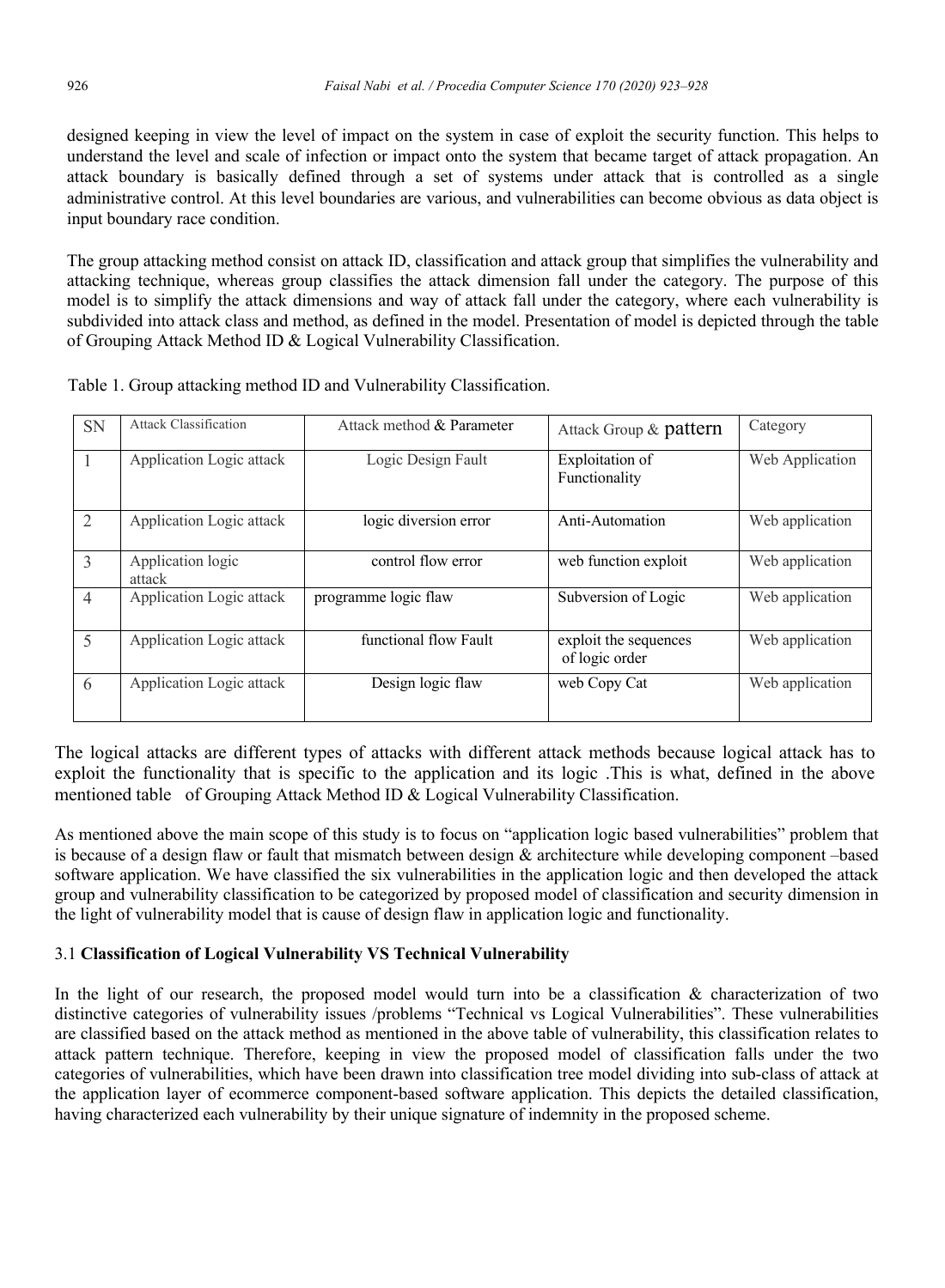

#### Fig. 2. Classification of Vulnerability Scheme

The proposed contribution of the classification is characterized by attack pattern and target agent in each kind of attack as mentioned in given classification scheme of application logic-based attack pattern method, vulnerability class and event triggering logical element. This is further put into attack pattern technique to classify each vulnerability in the light of attack method, such classifications are characterized in groups of attacking parameters which defines nature of vulnerability. Therefore, in the light of our detailed classification and characterizing of vulnerabilities into groups and their attacking methods, as it is defined in the above-mentioned table. It is derived that logical vulnerabilities are such vulnerabilities which cannot be mitigated through traditional approaches such as web scanning tool and vulnerabilities detection tool those are based on static analysis because web scanners only detect the implementation bugs, programming error conditions, and fault. Whereas logical vulnerabilities are based on design phased flaw of software-based application [17].Therefore, our proposed scheme is based on classification and categorization of each logical vulnerability based on attack method, which is explained through the parameters of attack logic in above presented table. The classification with defined detailed information about each attack and related attack pattern will be helpful for the developers, having knowledge of the different attacks with technique to design new applications based on the idea of security by design technique.

#### **4. Conclusion**

The idea of security development process is based on a proper classification of the vulnerability. It is very useful to have knowledge about the attack and its parameters, target agent, method .Since with the passage of time new